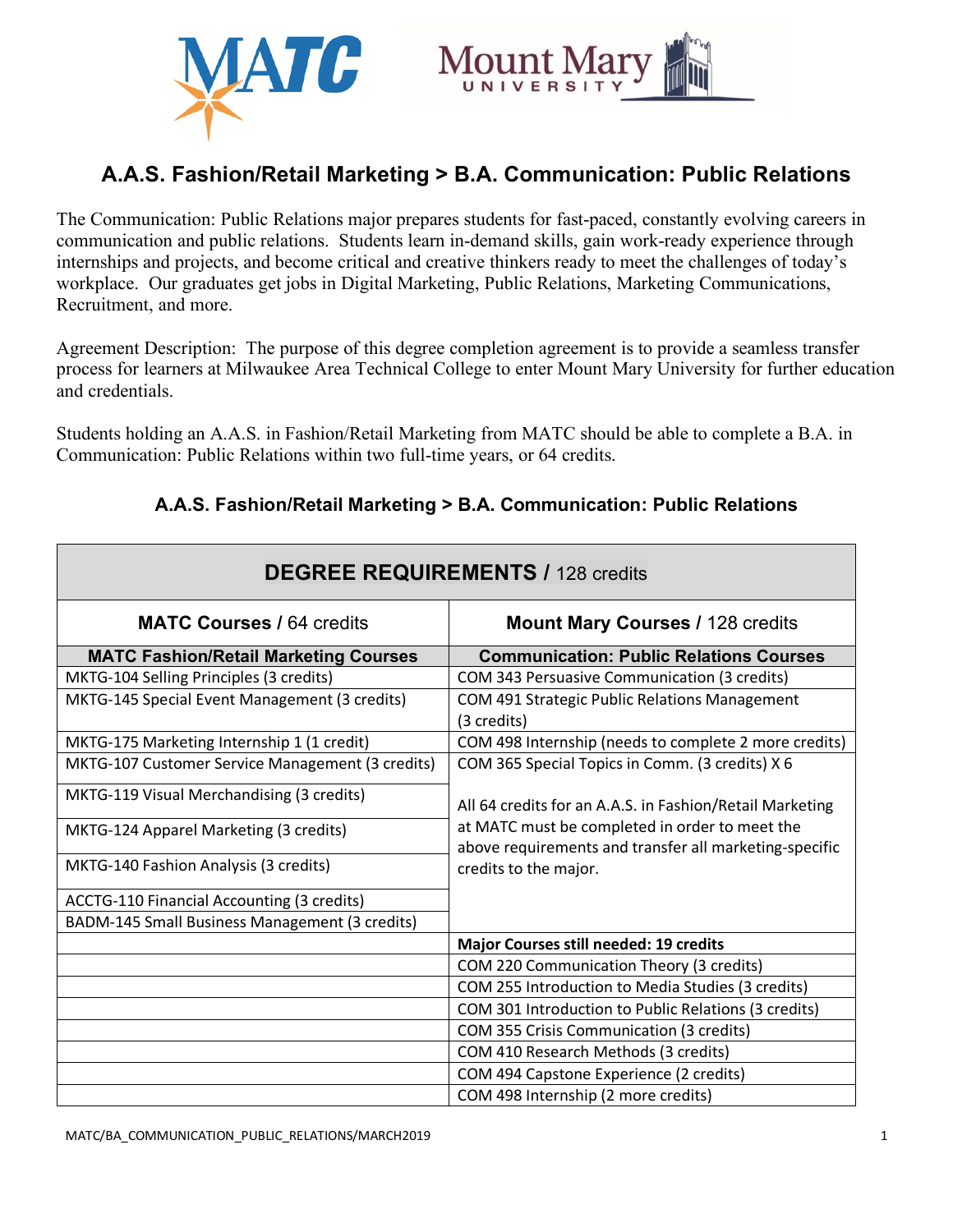| <b>Communication ENG (min. 3 credits required) (met at MATC)</b>                                      |                                                                       |  |
|-------------------------------------------------------------------------------------------------------|-----------------------------------------------------------------------|--|
| EBUS-118 Social Media Technologies (3 credits)                                                        | ENG 220 Special Topics in Writing (3 credits)                         |  |
| Communication COM (choose one course from following) (met at MATC)                                    |                                                                       |  |
| MGTDEV-191 Supervision (3 credits)                                                                    | COM 320 Organizational Communication (3 credits)                      |  |
|                                                                                                       | <b>Communication COM/GRD (min. 3 credits required) (met at MATC)</b>  |  |
| MKTG-125 Advertising (3 credits)                                                                      | COM 385 Media in the Modern World (3 credits)                         |  |
| <b>Communication COM/BUS (min. 3 credits required) (met at MATC)</b>                                  |                                                                       |  |
| MKTG-102 Marketing Principles (3 credits)                                                             | BUS 331 Principles of Marketing (3 credits)                           |  |
| MKTG-106 Retail Management (for COM-PR only) (3<br>credits)                                           | BUS 362 Principles of Management (3 credits)                          |  |
| Core Courses (min. 48 credits, including 3 credits with global designation)                           |                                                                       |  |
|                                                                                                       | Philosophy/Theology (min. 10 credits)                                 |  |
|                                                                                                       | SEA 101 Search for Meaning (4 credits)                                |  |
|                                                                                                       | Theology (min. 3 credits) (prereq. SEA 101)                           |  |
|                                                                                                       | Philosophy (min. 3 credits) (prereq. SEA 101)                         |  |
| <b>Communication/Math (min. 11 credits)</b>                                                           |                                                                       |  |
|                                                                                                       | Composition (min. 3 credits: ENG 120 required)                        |  |
| If ENG 201 (3 credits) is taken.                                                                      | ENG 110 Intro to College Writing (3 credits)                          |  |
| If ENG 202 (3 credits) is taken.                                                                      | ENG 120 College Research Writing (3 credits)                          |  |
|                                                                                                       | <b>Communication (min. 2 credits)</b>                                 |  |
| If SPEECH-201 (3 credits) is taken.                                                                   | COM 104 Public Speaking (2 credits)                                   |  |
|                                                                                                       | Mathematics requirement (min. 3 credits at level 104<br>or higher)    |  |
| MATH-123 Math with Business Applications<br>(3 credits)                                               | MAT 104 Contemporary Mathematics (3 credits)                          |  |
|                                                                                                       | World Language (min. 3 credits or equivalency<br>fulfilled)           |  |
| Literature/Fine Arts (min. 9 credits)                                                                 |                                                                       |  |
|                                                                                                       | Fine Arts (min. 3 credits)                                            |  |
|                                                                                                       | Literature (min. 3 credits)                                           |  |
| Option: (min. 3 credits) Choose three additional credits from either Fine Arts or Literature.         |                                                                       |  |
| Humanistics (History and Behavioral/Social Science) (min. 9 credits)                                  |                                                                       |  |
|                                                                                                       | History (min. 3 credits)                                              |  |
| Met. See equivalencies below.                                                                         | <b>Behavioral/Social Science (min. 3 credits)</b>                     |  |
| ECON-195 Economics (3 credits)                                                                        | BUS 301 Microeconomics (4 credits)                                    |  |
| PSYCH-199 Psychology of Human Relations (3 credits)                                                   | PSY 103 Introduction to Psychology (4 credits)                        |  |
| SOCSCI-197 Contemporary American Society                                                              | SOC 101 Introductory Sociology (3 credits)                            |  |
| (3 credits)                                                                                           |                                                                       |  |
| Option (min. 3 credits) Behavioral/Social Science or History. (Met at MATC; see equivalencies above.) |                                                                       |  |
| <b>Natural Sciences (min. 3 credits)</b>                                                              |                                                                       |  |
| NATSCI-149 Introduction to Geographical Info<br>Systems (3 credits)                                   | Science core. Met.                                                    |  |
| Elective credits (counting toward min. 128)                                                           |                                                                       |  |
| COMPSW-106 Introduction to MS Office (3 credits)                                                      | Students will need approximately 12 elective credits to<br>reach 128. |  |